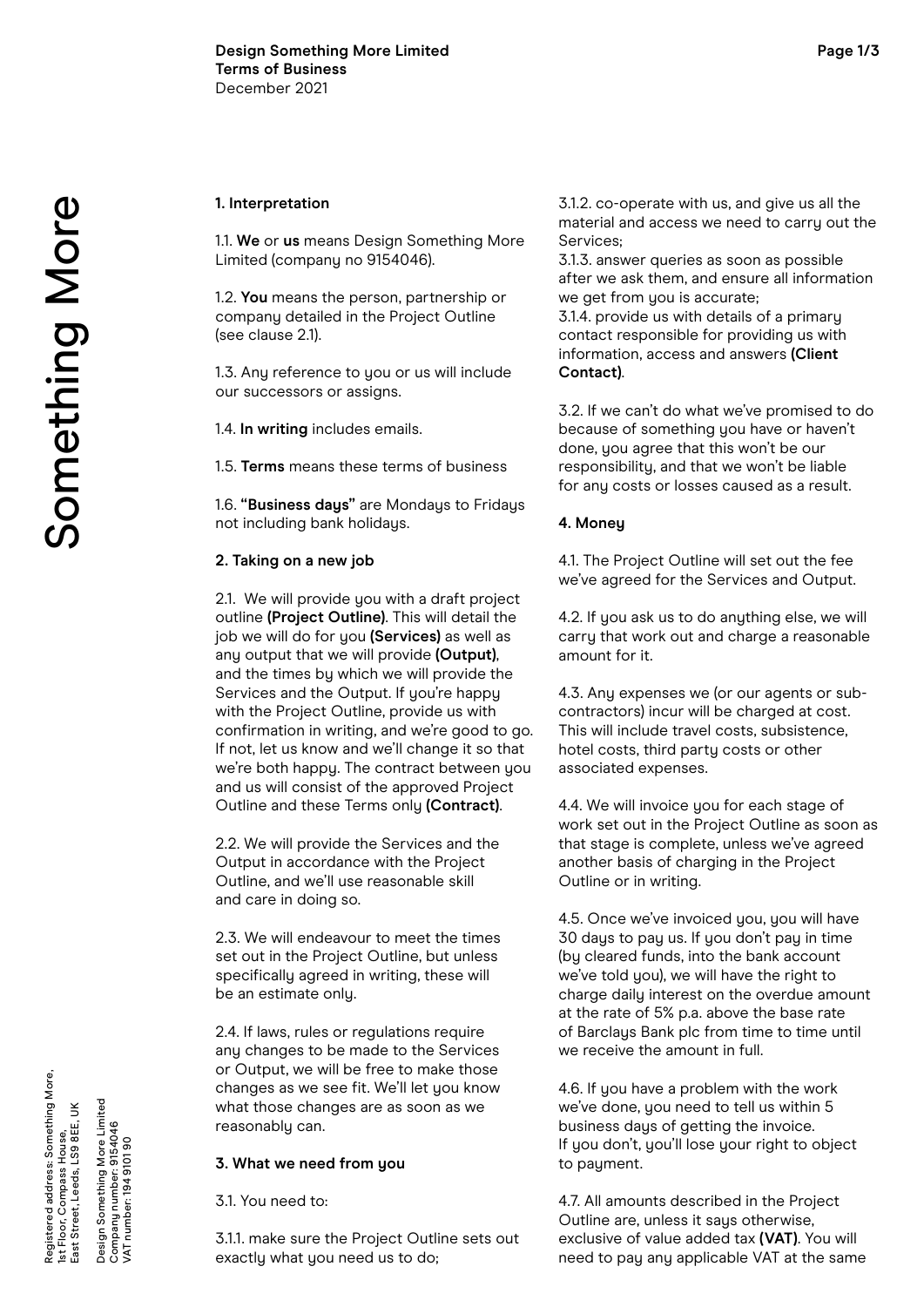time as you pay the rest of our charges.

4.8. Apart from the circumstances set out in clause 4.6, you will have no right to delay making payments to us or to make any deductions or withholdings from payments due to us, whether for reasons of set-off, counterclaim or otherwise.

### **5. Intellectual property**

5.1. All intellectual property rights, however arising, will remain ours unless we agree otherwise in writing.

5.2. Our output will be draft **(Draft Output)** or final and approved by you **(Final Output)**.

5.3. Once you've paid our invoices in full, then you get the following licences which are never-ending and royalty-free, but cannot be transferred:

5.3.1. for Draft Output, you get a nonexclusive licence to evaluate and review these materials only; and

5.3.2. for Final Output, you get an exclusive licence to use the materials for the purpose for which they were originally intended at the time we agreed the Project Outline.

5.4. You aren't allowed to use any of our materials, documents or other property that we've made available for you in providing the Services.

5.5. You can only make changes to the Final Output with our written consent; if we agree, you have to make it clear that we weren't responsible for those changes.

5.6. As far as we are aware, and without conducting any due diligence into the matter, your use of the Final Output will not infringe the intellectual property rights of any third party.

#### **6. Confidentiality**

6.1. If either you or we are given access to information which is confidential (and are told that it's confidential), that information is only to be used for the purpose of the Contract, and shall only be disclosed to those who absolutely need to know about it for fulfilling the Contract, unless a court or law requires it to be disclosed.

#### **7. Limitation of liability**

7.1. Apart from as set out at clause 7.3 below, we won't be liable to you in any circumstances for any loss of profit, or any indirect or consequential loss arising under or in connection with the Contract.

7.2. Apart from as set out at clause 7.3 below, the maximum liability we could owe to you in respect of all other losses arising under or in connection with the Contract (however arising) shall not exceed the amount of the fees paid by you to us under the Contract.

7.3. We cannot, and wouldn't seek to, limit our liability for death or personal injury caused by our negligence or that of our employees, sub-contractors or agents. The same goes for fraud or fraudulent misrepresentation, or anything else we're legally barred from excluding.

7.4. You're responsible for making sure that the Output (and its use) is legal and appropriate for the purposes for which you want to use it in all the countries in which you want to use it.

### **8. Termination**

8.1. You or we can terminate the Contract by giving the other 20 days' notice in writing (or such shorter period as agreed in writing).

8.2. We can terminate the Contract immediately if you: 8.2.1. are subject to, or in our view imminently about to enter, any kind of insolvency proceedings; 8.2.2. breach any of these Terms and (if it's

possible to put it right) don't put it right within 14 daus; or 8.2.3. fail to pay us on time.

8.3. Neither of clauses 8.1 or 8.2 above limit any other rights which you or we may have.

8.4. Clauses 5 to 7, 8.3 and 9 will survive the termination of the Contract.

#### **9. What happens after termination**

9.1. Once the Contract has been terminated: 9.1.1. you need to pay any invoices (including interest) which are still outstanding; 9.1.2. we will provide you with an invoice

Design Something More Limited Company number: 9154046 VAT number: 194 9101 90